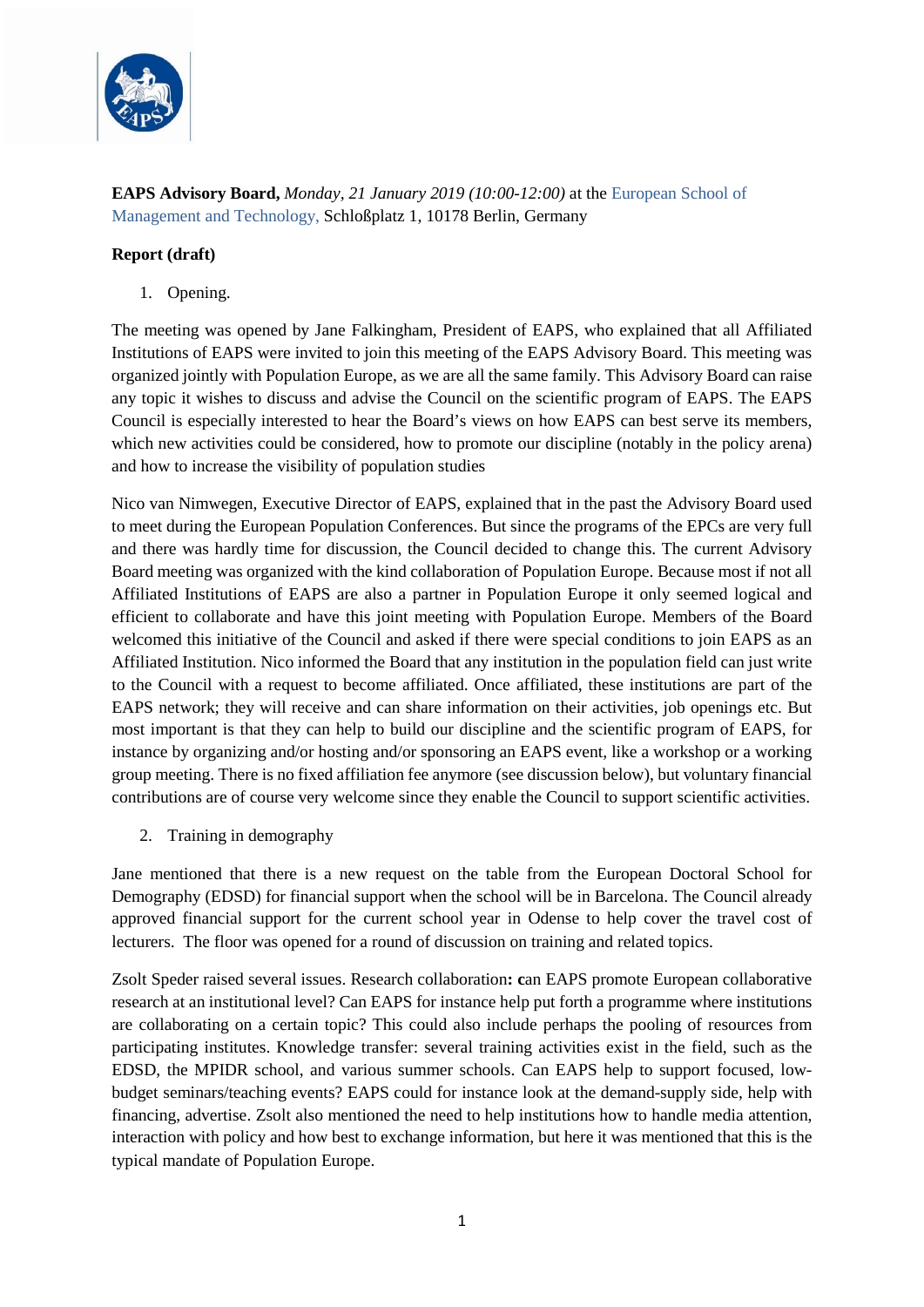

Tommy Bengtsson picked up on the issue of training. He noted that EDSD has a great track record, is moving around Europe, and has helped create new generations of demographers, but is also confronted with several challenges. For instance in EDSD there is uneven regional participation, some countries cannot send students out for the whole year as there is then not enough time to write a thesis, so some countries have very few applications. In his view, the EDSD program is too long and we may need shorter (several months) and more focused, courses. In between EDSD and shorter (1-2 weeks) summer schools in his view there is a need for "intermediate" programs, and Lund is interested to host. But he adds that this is difficult to get funded. MPIDR has some courses like that. Jane mentioned that the financial models of universities are changing; summer schools are often expensive and seen as revenue raising activities. Would EAPS-affiliated courses be cheaper?

Regarding EDSD and some of the issues that were raised, including the financial support by EAPS, Nico mentioned that EAPS is again going to organize an evaluation of EDSD. This could be a good starting point to discuss the challenges and where EDSD should go. EDSD has to look for sustainable options. In a broader perspective, a discussion on the future of demographic training in Europe seems to be needed as well. Jane mentioned that the Council is considering to establish an education/training committee or working group in EAPS to address these issues.

Tomas Kucera noted that we need to think carefully about content and format of training courses and the way to finance them; perhaps there are options in the framework of the Erasmus program; Prague would certainly be interested. On a critical note he questioned if these summer schools are effective and efficient? Some people come mainly for visiting & relaxing. He would prefer to spread summer schools in 2-3 specialised courses over 2-3 yrs. Could be short-stays, focused lecturing of invited international lecturers.

Melinda Mills commented that in discussing the future of EDSD and demographic training in general, we need to look at the changing ecosystem of training and education and avoid unintended competition of different initiatives. An EAPS Committee or Working Groups could look more carefully at this, also enhancing potential collaboration. As an example of the latter she mentioned some there are associations who fund student and lecturing exchanges between partner institutions, e.g. for several months; this could be an option; collaborative funding could cover travel, accommodation.

Tomas Sobotka added that we need to find out what is most needed? Where is the largest potential, also from the students' perspective. Melinda mentioned that in her view "it's the data": there is a whole new data landscape, data management, data availability, data visualisation and the like and this needs to be covered better.

Luule Sakkeus added that six people from their side participated in EDSD and were happy about that. Three month courses (like MPIDR) are very useful too, in addition to EDSD.

Albert Esteve observed that you need at least a year to create demographers, to teach them basic skills, establish links and relations. A programme like EDSD to train some 20 new demographers per year is still highly needed in his view. But we also need a Master programme, like a one year master. UAB might accept such a Demography Master, offering a degree, be flexible in charging fees, and with a minimum of overheads. He wonders if we can share such a Master between universities, e.g. one year in Barcelona and the next year somewhere else?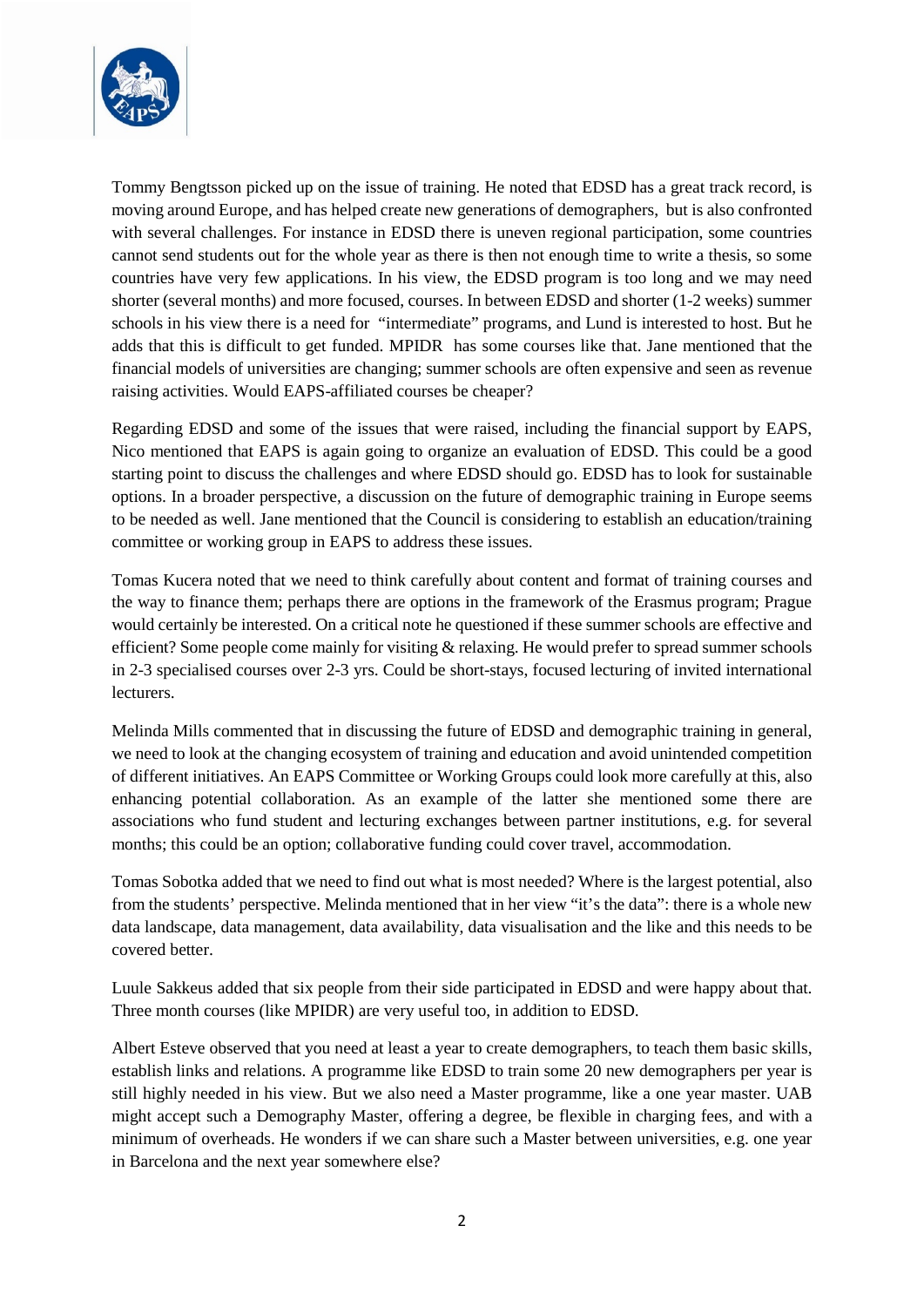

Tommy proposed that an EAPS committee/group also makes an inventory/survey of existing training programs to have a clear view of what is available. EAPS could facilitate this overview, and put links to programs on the website. Andreas Edel noted that it would also be helpful then to draft a short web text stating why studying demography is important when we publish the overview. A "one stop shop" for demographic training. Tomas added that we also need to reach out and try to find what students want/need regarding courses, summer schools and the like.

Jane concluded the discussion by summarizing that it definitely looks that we need to revisit education and training in EAPS and to create a committee or group on training to study the various options. EAPS could see how to facilitate this group, and the possible survey of what is going on. Ideally EAPS would do this in collaboration with one of the Affiliated Institutions; and of course the EAPS website is available to host information on the various programs, but someone has to provide that information since EAPS does not have the staff to do so. Jane mentioned that there will also be a committee for the evaluation of EDSD, and although these groups have different mandates, ideally these two groups should interact.

3. Other Activities

Jane Falkingham introduced this topic by stating that EAPS is based on members, both individual and institutional, and their initiatives. Currently EAPS has 2 working groups (on Mortality and on Migrant fertility). There is an Open call for Activities on the website in an effort to try to involve more members. The Council would also like to hear the Boards views on affiliation fees.

Norbert Schneider suggested to also think about creating sections in EAPS, in addition to working groups, (as was done in the German Association) to more actively involve the members.

Tommy stated the need to have more working groups, for instance on international migration, and on population ageing. Graziella Caselli also supported the idea to have more working groups; could this be in collaboration with IUSSP, other institutions and associations in Europe? A workshop on migration is definitely needed and could be repeated each two years or so. Graziella strongly supports summer schools; we could for instance have a summer school on migration just before or after the EPC 2020 conference, and could ask the Padova colleagues to organize this.

Zsolt remarked that the GGP User Conference is a good example of institutional collaboration in medium size conferences; perhaps EAPS could be involved here.

Jane summarized by inviting all institutions to send suggestions for (collaborative) activities. EAPS is open to facilitate these initiatives where possible.

Regarding a possible affiliation fee, it was remarked that this is not unusual, but that fees need to be adjusted to the economic strength of the institutions. It was also noted that sometimes institutions pay the individual fees of their staff, so we don't want them paying twice. Tomas Sobotka reminded the Board that the Council would highly welcome if Affiliated Institutions would sponsor EAPS activities rather than collecting general fees every year. The Board agreed that this approach could work well and looks promising.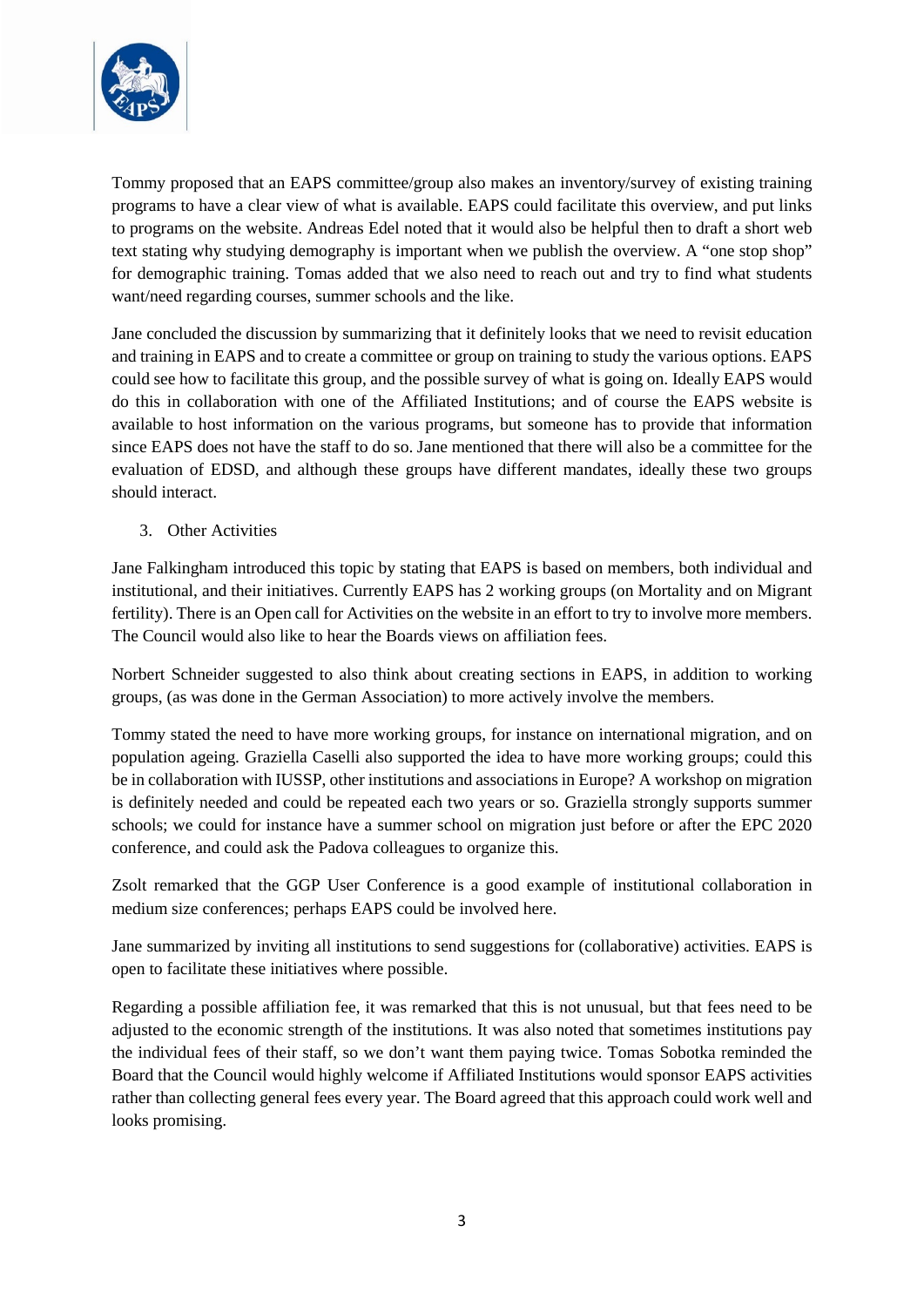

# 4. Publications

Tomas Sobotka stated that the Council is looking at the possibility to launch a new publication series with working title "Population Perspectives" with short, easy to read, focused articles and aimed at a wider audience, also in policy circles. We have discussed this with Population Europe and concluded that currently this is not feasible because of financial reasons. In the Board it was noted that although this new series may be interesting and in high demand, the issue of Open Access is crucial. Many countries are moving to the so-called "Plan S": Open access by 2020, and increasingly research councils do not allow non-open access publications. EAPS urgently needs to think about open access for ALL its publications. This new series could work only if it is OA. Vlada Stankuniene mentioned the need for a policy newsletter which shares information useful for policy makers; countries try to manage and share information on policy decisions; short texts with summaries are useful. Andreas remarked that Population Europe could help with this, but we should avoid to do things double as Population Europe already has several types of these publications.

### 5. International collaboration

Nico raised the issue of collaboration with IUSSP and regional population associations. There is a move towards organizing joint sessions at each other's conferences. EAPS for instance co-organized a regional associations invited session in Cape Town at the IUSSP conference in 2017; EAPS also organized an invited session at the Asian Population Association (APA) conference in Shanghai in 2018, and EAPS participated in an invited session at the conference of the Latin American Population Association (ALAP) in Puebla, Mexico in 2018. APA also organized an invited session at EPC 2018 in Brussels. The EAPS Council looks favourably at these collaborations, which are welcomed by all regional associations and by the IUSSP. Another joint session with regional associations will take place at the upcoming International Population Conference of the IUSSP in Hyderabad, India in 2021, but before that we will have our own EPC 2020 in Padova where we can think of joint sessions.

Collaboration with other population associations at the level of Working Groups may be more difficult, and Zsolt mentioned that we first need to establish these groups and have them work before reaching out to others. Graziella remarked that Italian colleagues would be willing to organize a workshop on international migration with EAPS.

## 6. Policy Dialogue

The interaction with policy makers was mentioned as a priority by several members. It was noted that this is the primary domain and expertise of Population Europe and we should avoid duplication. Close collaboration of EAPS and its Working groups with Population Europe is needed with EAPS focusing on the science and training parts, and Population Europe on the communication, policies and dissemination parts.